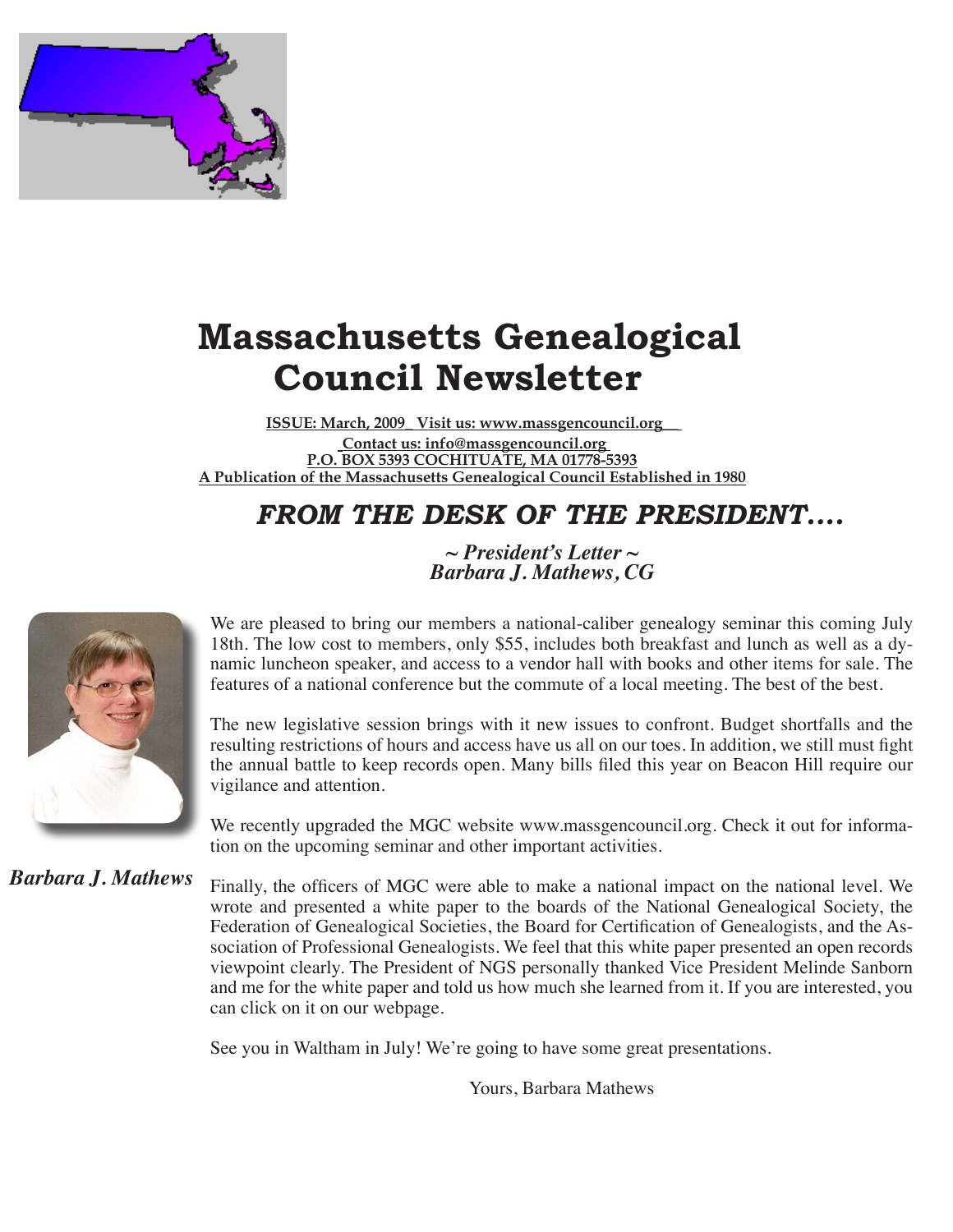# MGC Annual Seminar July 18, 2009 Bentley University, Waltham Program Details

#### **Sessions presented by the Massachusetts Genealogical Council (MGC)**



#### **Featured Speaker: Paula Stuart-Warren, CG**

Paula is among the top national genealogical speakers. Of all of them, Paula is certainly the nicest and most approachable. Her foremost specialties are planning research and planning research trips. We're having Paula provide a speech on each of these topics.

Paula works full-time in genealogical and historical research, lecturing, consulting, and writing. A Course Coordinator for the Salt Lake Institute of Genealogy, she has lectured at NGS and FGS conferences since 1993. She is an author, penning columns for several national and local genealogical publications and her own genealogy blog. Paula is co-author of Your Guide to the Family History Library: How to Access the World's Largest Genealogy Source.

#### **What Next? Developing Step-by-Step Research Plans**

What do you do next with those documents, letters, family stories, and other items you found or were sent by your aunt and second cousin Mary? Failure to make a research plan runs the risk of overlooking important clues in the records we already have and repeating the same research. This session includes "hands-on" exercises. A research plan is truly not a daunting task. Using the Resources of the Family History Library (FHL)

Even with all that is online we need to look at microfilmed church records, probate files, deeds, or other original sources to verify online data or fill in other ancestral family details. The (FHL) collection includes almost 2.5 million rolls of microfilmed records, more than 700,000 microfiche, 250,000 books, and a growing digitized collection. Learn how to access them in Salt Lake City and about the unique research experience at the FHL.



#### **Luncheon Speaker: Vincent Cannuto, PhD**

Vincent J. Cannuto is an associate professor of history at the University of Massachusetts, Boston. He was born in White Plains, new York, and raised in nearby Armonk, New York, receiving his PhD in History from Columbia University. At UMass-Boston he teaches courses that include immigrant and Twentieth Century history.

He is the author of the just-released book American Passage: the History of Ellis Island. This book has rave reviews from USA Today and other newspapers.

#### **MGC Panel Sessions**

Massachusetts Legislative Update, Melinde Lutz Sanborn, FASG, Barbara J. Mathews, co ,and Bernard Couming.

Panel Discussion: Native American Research, Paula Stuart-Warren, co, R. Andrew Pierce, and Paul Bunnell.

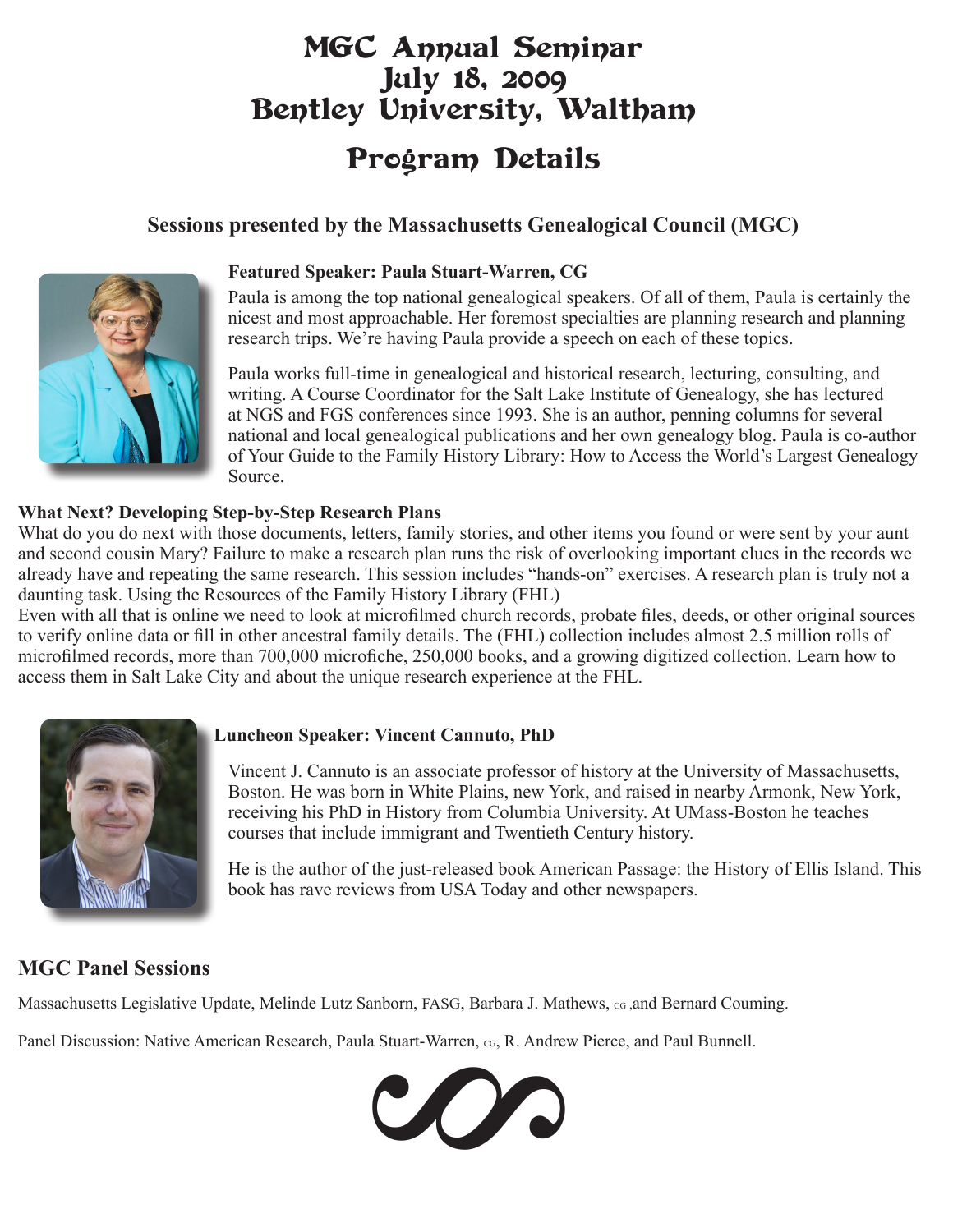#### **Sessions Presented by the New England Historic Genealogical Society (NEHGS)**



Christopher C. Child is the Genealogist of the Newbury Street Press and the genetics column editor for New England Ancestors magazine.

#### **Using DNA in Your Genealogy**

A new field for genealogists, understanding and using DNA in your family history research means learning scientific terms and probabilities. Learn how DNA studies can unravel genealogical mysteries.

#### **Getting the Most from NEHGS (online and offline)**

NEHGS is not just a large library of printed family histories and local materials. Have you ever checked out the manuscript collection? Or delved into the myriad online databases updated weekly? Whether you are visiting the brick building on Newbury Street or clicking onto the website or attending a free lecture on Saturday, don't miss any of the ways in which NEHGS can help your family research.



D. Joshua Taylor "Josh" is a nationally known and recognized genealogical author, lecturer, and researcher. Josh has spoken for genealogical organizations throughout the United States including the Federation of Genealogical Societies [FGS] and the National Genealogical Society [NGS]. His articles have appeared in several publications including UGA Crossroads and New England Ancestors. Josh is a member of the Association of Professional Genealogists, where he has served on the Web Site Enhancement Committee. He is also a recipient of the Rubincam Youth Award from NGS. Josh serves on the Youth and Web Site committees for FGS, and was a member of the 2006 National Conference Committee for FGS 2006 in Boston, Massachusetts. Josh joined the staff of the New England Historic Genealogical Society in 2006 and is currently pursuing an MLS (Archival Management) and MA (History) at Simmons College in Boston, **Massachusetts** 

#### **Internet Websites for Family History Research**

Get the most out of the Internet while researching your family history. Discover websites, online databases, university projects, online archives and other resources for researching your American ancestors online.

#### **Sessions Presented by the New England Chapter of APG:**

#### **Beginner's Workshop, Lori Lyn Price**

The basic research process will be presented, as well as basic record types that are the backbone of genealogical research, including vital records, the federal census and probate records. Local repositories and online resources will be examined. The lecture will conclude with tips on how to become a better genealogist.

Lori Lyn Price been interested in both colonial history and genealogy since she was a teen and has worked on her family genealogy for the past 10 years. She moved to Boston several years ago and loves living in an area that is rich in colonial history and the home of several of her colonial ancestors. She has volunteered at local family history centers and has taught beginning genealogy classes through the family history center. She specializes in colonial New England research.

**Panel Discussion:** Becoming a Professional Genealogist, R. Andrew Peirce, Barbara J. Mathews,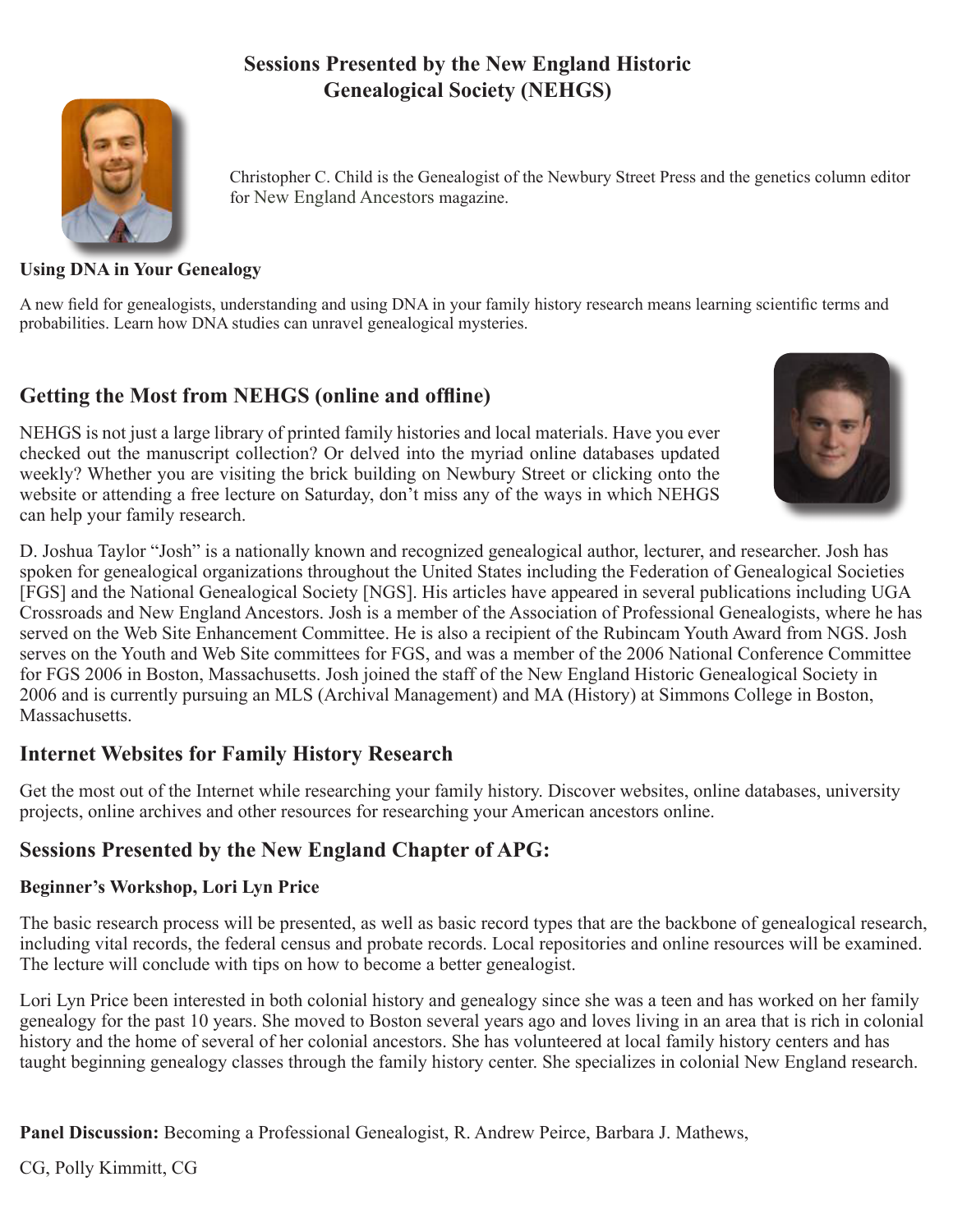#### **Sessions Supported by The Irish Ancestral Research Association (TIARA)**

## **NEW CROSS NEW CROSS CROSS CROSS**

#### **Irish-American Catholic Genealogy, Michael Brophy**

The lecture will start with the central event in the history of Irish genealogy, the destruction of the Public records Office in Dublin on June 30, 1922 near the end of the Irish Civil War. As a result unique challenges and realistic expectations for Irish ancestral research will be discussed. The lecture will cover existing vital records and census records, research materials available on-line and through film rental, and repositories including the holdings of the Catholic Archdiocese of Boston, New England Historic and Genealogical Society, and the National Archives.

Michael Brophy is a professional genealogical researcher, columnist and lecturer in the Boston area. He is currently Publicity Director of the Massachusetts Genealogical Council and past Treasurer of the New England Chapter of the Association of Professional Genealogists. He holds an MBA degree from Suffolk University (1996) and a BBA from the University of Massachusetts- Amherst (1987).

#### **Rescuing the Relatives: TIARA's Foresters Project, Fraternal Life Insurance Records of the Massachusetts Catholic Order of Foresters, Susan Steele**

Susan will discuss the genealogical goldmine discovered within the insurance policies of a Massachusetts benevolent society. Destined for the shredder, the records were saved by a group of TIARA volunteers. The work is still in progress as the volunteers continue to prepare the records for digitization.

Susan Steele, Director of TIARA's Foresters Project has given lectures in the Boston area and at the National University of Ireland, Maynooth.

#### **First Generation Irish, Margaret Sullivan**

Documenting our first generation ancestors can yield surprising details about their lives and their immigrant parent's story. With an emphasis on Massachusetts sources, we will consider the daily lives of Irish-American families through records of their employment, social and charitable organizations, education, military service, political activity, and death.

Margaret R. Sullivan is Records Manager and Archivist for the Boston Police Department. She is Publicity Chair for TIARA and a member of the TIARA Board of Directors.



#### **Under the Golden Dome, Genealogical Resources in the State Library of Massachusetts, Eva Murphy**

Eva will examine the various resources available to family researchers at the State Library of Massachusetts.

Eva Murphy is Reference Librarian at the State Library of Massachusetts. She is the Volunteer Coordinator for TIARA and serves on the TIARA Board of Directors.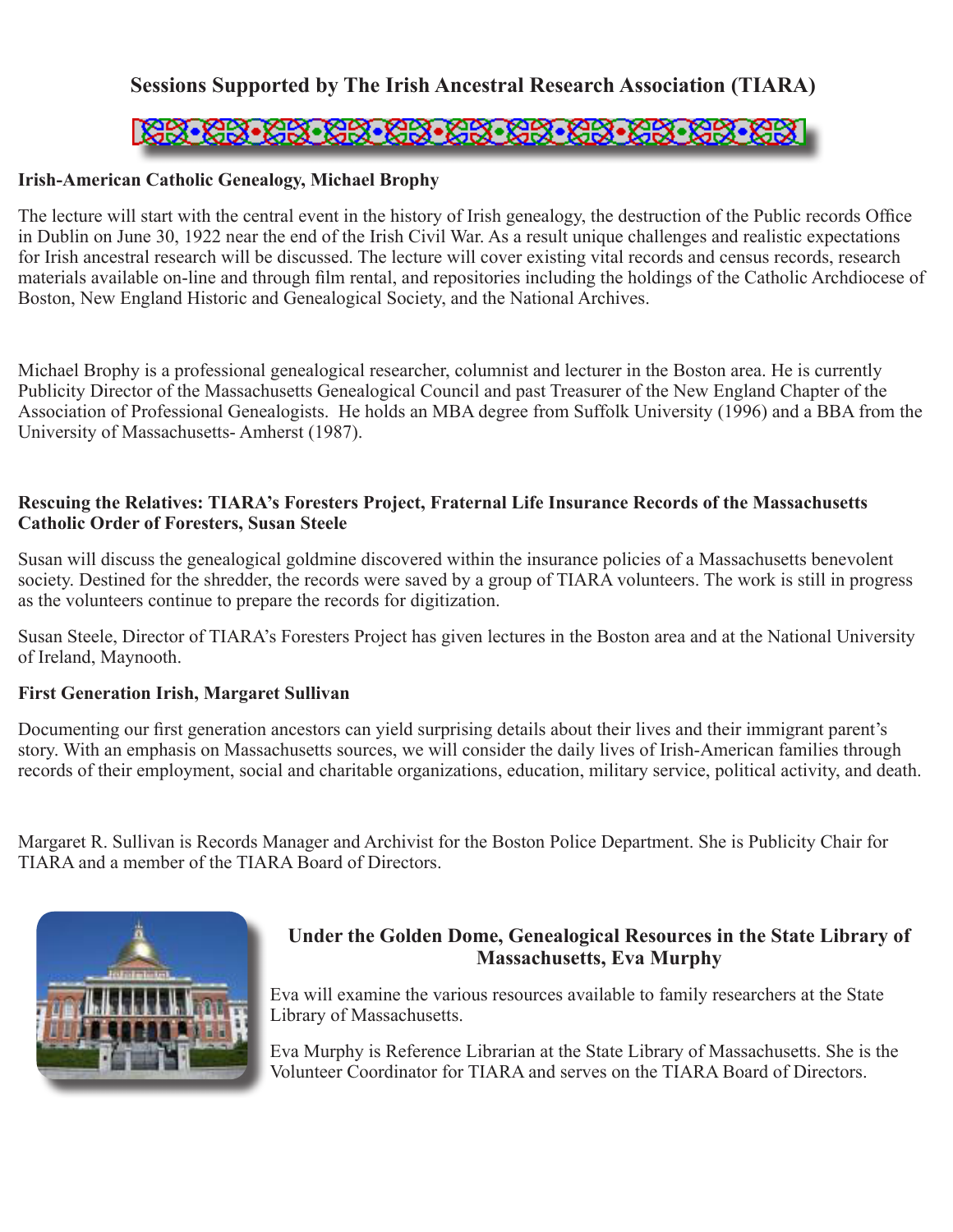# **Schedule of Events**

Special Workshop: 9:15 am--11:15 am **Beginning Genealogy Workshop,** *presented by Lori Lyn Price, sponsored by NEAPG*

| 9:15am - 9:45am                   | <b>Opening Session, Annual Meeting, and Other Business</b> |                                                                                                                                          |                                                                                                                                                       |                                                                                                                                                                                                                                  |  |
|-----------------------------------|------------------------------------------------------------|------------------------------------------------------------------------------------------------------------------------------------------|-------------------------------------------------------------------------------------------------------------------------------------------------------|----------------------------------------------------------------------------------------------------------------------------------------------------------------------------------------------------------------------------------|--|
| 10:00am - 11:00am                 | Session<br>1                                               | <b>Using the</b><br><b>Resources of</b><br>the Family<br><b>History Library</b><br>Paula Stuart-<br>Warren, cG                           | <b>Getting the Most</b><br>from NEHGS<br>(online and<br>offline)<br>Christopher C.<br>Child                                                           | <b>Irish-American</b><br><b>Catholic Genealogy</b><br>Michael Brophy                                                                                                                                                             |  |
| 11:15am - 12:15pm                 | Session<br>2                                               | Panel<br>Discussion:<br><b>Becoming a</b><br>Professional<br>Genealogist<br>Paula Stuart-<br>Warren, CG,<br>sponsored by<br><b>NEAPG</b> | <b>Internet Websites</b><br>for Family<br><b>History</b><br>D. Joshua Taylor                                                                          | <b>Rescuing the</b><br><b>Relatives: TIARA's</b><br><b>Foresters Project</b><br><b>Fraternal Life</b><br><b>Insurance Records of</b><br>the Massachusetts<br><b>Catholic Order of</b><br><b>Foresters</b><br><b>Susan Steele</b> |  |
| 12:30pm - 1:45pm                  | Lunch                                                      | <b>American Passage - The History of Ellis Island</b><br>Vincent J. Cannato, Ph.D., (author of American Passage)                         |                                                                                                                                                       |                                                                                                                                                                                                                                  |  |
| $2:00 \text{pm} - 3:00 \text{pm}$ | Session<br>3                                               | <b>Using DNA</b> in<br>Your<br>Genealogy<br>Christopher C.<br>Child                                                                      | <b>Panel Discussion:</b><br><b>Native American</b><br><b>Research</b><br>Paula Stuart-<br>Warren, cG, R.<br>Andrew Pierce, and<br><b>Paul Bunnell</b> | <b>First Generation Irish</b><br>Margaret Sullivan                                                                                                                                                                               |  |
| 3:15pm-4:15pm                     | Session<br>4                                               | <b>What Next?</b><br>Developing<br><b>Step-by-Step</b><br><b>Research Plans</b><br>Paula Stuart-<br>Warren, cG                           | <b>Massachusetts</b><br>Legislative<br><b>Update</b><br>Melinde Sanborn,<br>FASG, Barbara J.<br>Mathews, cG, and<br><b>Bernard Couming</b>            | <b>Under the Golden</b><br>Dome, Genealogical<br><b>Resources in the State</b><br>Library of<br><b>Massachusetts</b><br>Eva Murphy                                                                                               |  |

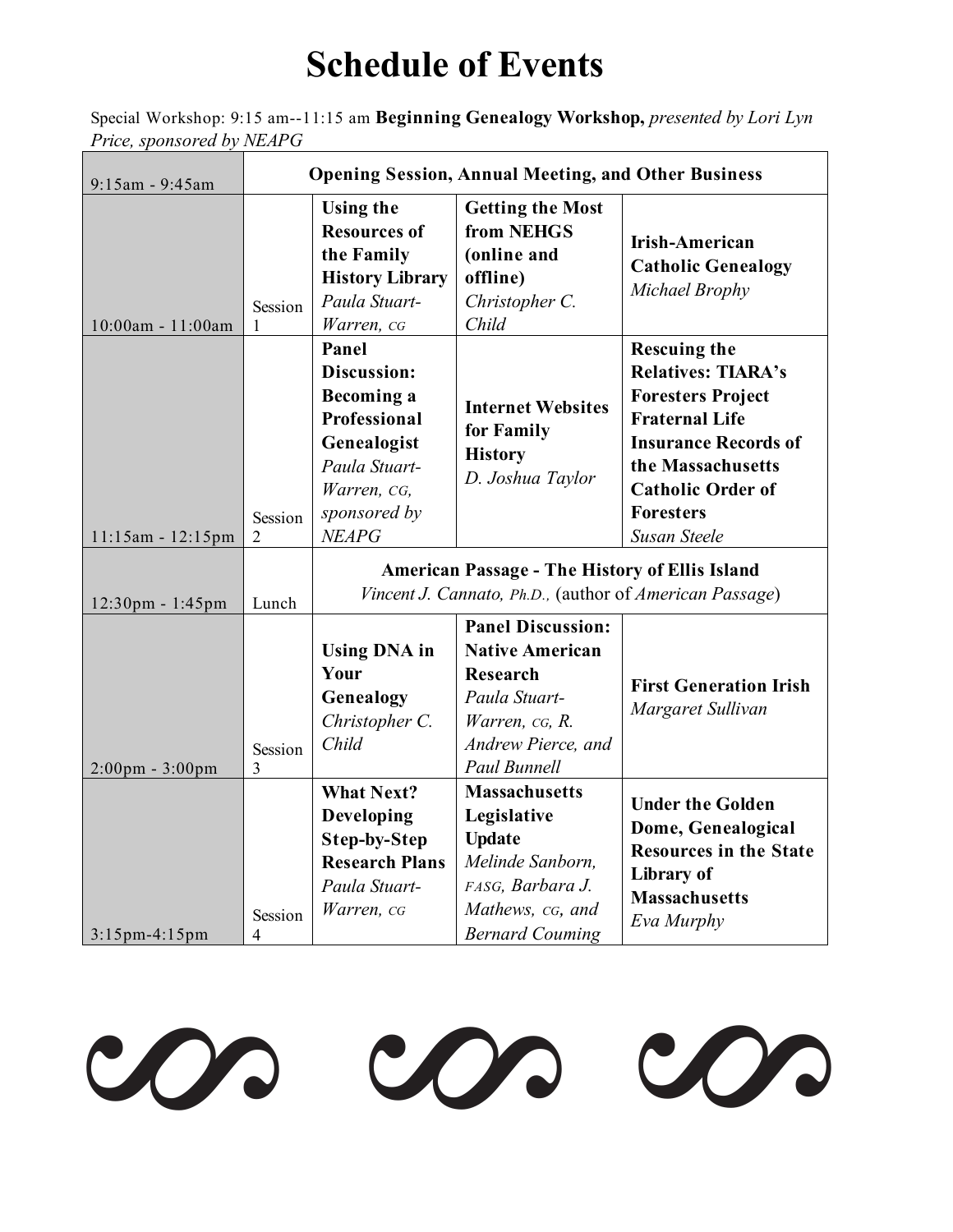## *CIVIL RECORDS REPORT TO THE MGC BOARD OF DIRECTORS JUNE 20, 2009*

Our MGC bill is S-822, lead sponsor being Senator Thomas P. Kennedy, and as placed into the legislative database, co-sponsored only by Rep. Michael Brady of 9th Plymouth. Inasmuch as the identification of co-sponsorship is managed totally by the Senate or the House Clerk's database of legislation, correction of the error that omitted Rep. Koutoujuian from co-sponsoreship is unlikely.

To further bring the current status up to date, as of today, June 19, 2009, S-822, and several other Vital Record bills will be the subject of a Public Hearing, under the Joint Committee on Public Health, currently scheduled for Tuesday, October 27, 2009. Stay tuned for any timetable revision.

All bills are available on the legislature's website, http://mass.gov/legisl/ where you can "click on" TEXT OF SENATE BILLS or HOUSE BILLS.

To go directly to our bill, go to http://www.mass.gov/legis/bills/senate/186/st00/st00822.htm.

Other "groups" of proposed bills of some interest to genealogy include 46 bills that affect "medical record retention schedules", limiting the publication of "the annual street lists", processing death certificates and other funeral director regulations, regulating birth certificates of adoptees, Native Americans, free name change certificates, the "crisis" of Identity Fraud, compelled disclosure, electronic health records, various bills to affect the "Public Records Law", electronic recording of real property, municipal records. Should any member of the MGC be willing to review the proposals in one or more of these "groups", I'd be happy to coordinate and provide the bill numbers.

Other bills directly treating Vital Records include the following :

| BillNO.  | <b>Primary Sponsor</b> | <b>Relavent Name</b>                            | <b>MGCchoice</b> |
|----------|------------------------|-------------------------------------------------|------------------|
| $S-820$  | Sen. Patricia Jehlen   | "Restrict Access"                               | Opposed          |
| H-2064   | Rep. Lida Harkins      | "Verify I.D.& Secure VR's"                      | Opposed          |
| $H-2124$ | Rep. James Murphy      | "Proper I.D.to Request VR copies"               | Opposed          |
| $H-2133$ | Rep. Elizabeth Poirier | "certain Birth Records"                         | Opposed          |
| $H-2134$ | Rep. Elizabeth Poirior | "preserves Dates of Birth from<br>Town Records" | Opposed          |

Comments and questions are invited.

Bernard Couming

Director of Civil Records